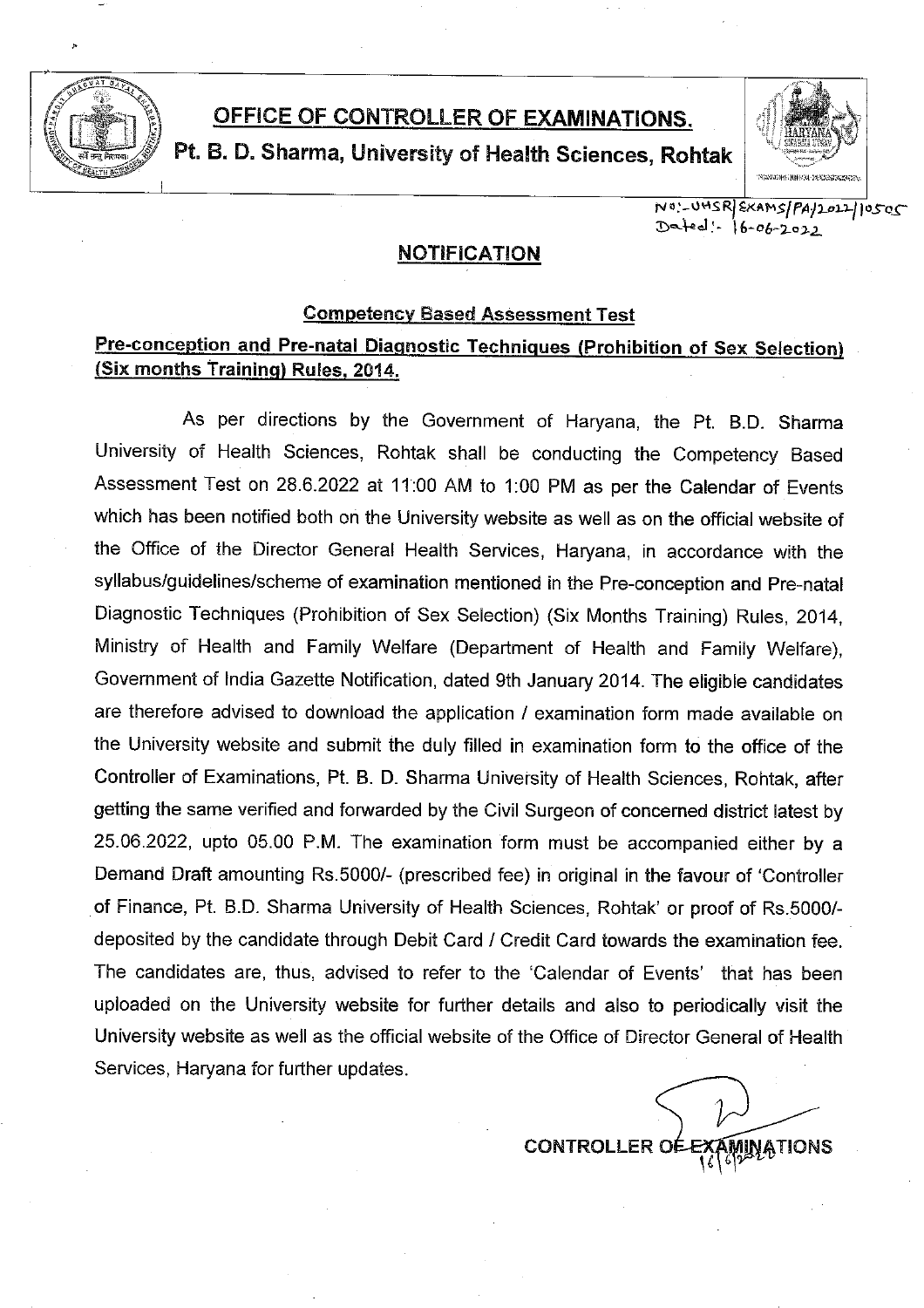

To

# PANDIT BHAGWAT DAYAL SHARMA UNIVERSITY OF HEALTH SCIENCES, ROHTAK

ROHTAK - 124001, HARYANA, INDIA **NAAC Accredited 'A' Grade** 



(Established vide Haryana Act No.26 of 2008 and recognized u/s 12(B) & 2(f) of the UGC Act, 1956)<br>Phone: 01262-280051 Ext. No. 01262-281300, 01, 03 (Int. 2905, 2915, 2965), E-mail: coe@uhsr.ac.in & coe.uhsr@gmail.com Web Site: uhsr.ac.in

The Director General Medical Education & Research, Haryana Panchkula.

No.UHSR/Exams/2022/10499

Dated: 16.06.2022

#### Subject: Competency Based Assessment Test for Implementation of 6 months Ultrasound Training Rules 2014 as per PC-PNDT Act, 2014.

As per direction issued vide your office Memo No. Ayush-1/F-169/DMER/2022/5009 dated 13.06.2022 on the subject cited above.

In this regard it is intimated that the University has decided to get the above mentioned examination conducted on 28.06.2022 at 11:00 AM to 1:00 PM as per Calendar of Events that shall be notified by the University on its website on 16.6.2022 (copy enclosed). You are therefore, requested to kindly upload the copy of the Calendar of Events, the Notification regarding the Examination and Application form/ Examination form to be uploaded on the website of the office of the Director General Health Services, Haryana on 16.6.2022 positively for wide publicity, so that, all the eligible candidates can download the examination form and submit duly verified and forwarded form by the Civil Surgeon of concerned district, in the Examination Branch of the University well in time. You are requested to kindly pass on this information for all the Civil Surgeons for taking all possible further steps in the direction of getting this examination conducted as per the Calendar of Events.

**CONTROLLER OF EXAMINATIONS** 

Endst. No.UHSR/Exams/2022/ |DS00-0504

Dated: 16.06.2022

Copy of the above is forwarded to the following for information and further necessary

action please:-

- 1. Director General Health Services, Haryana, Panchkula.
- 2. Deputy Director (PC-PNDT), Haryana, Panchkula.
- 3. Dean Academic Affairs, Pt. B. D. Sharma University of Health Sciences, Rohtak
- 4. Secretary to Registrar for kind information of Worthy Registrar Sir, please.
- 5. PA to Vice Chancellor for kind information of Ld. Vice Chancellor Madam, please

**CONTROLLER OF**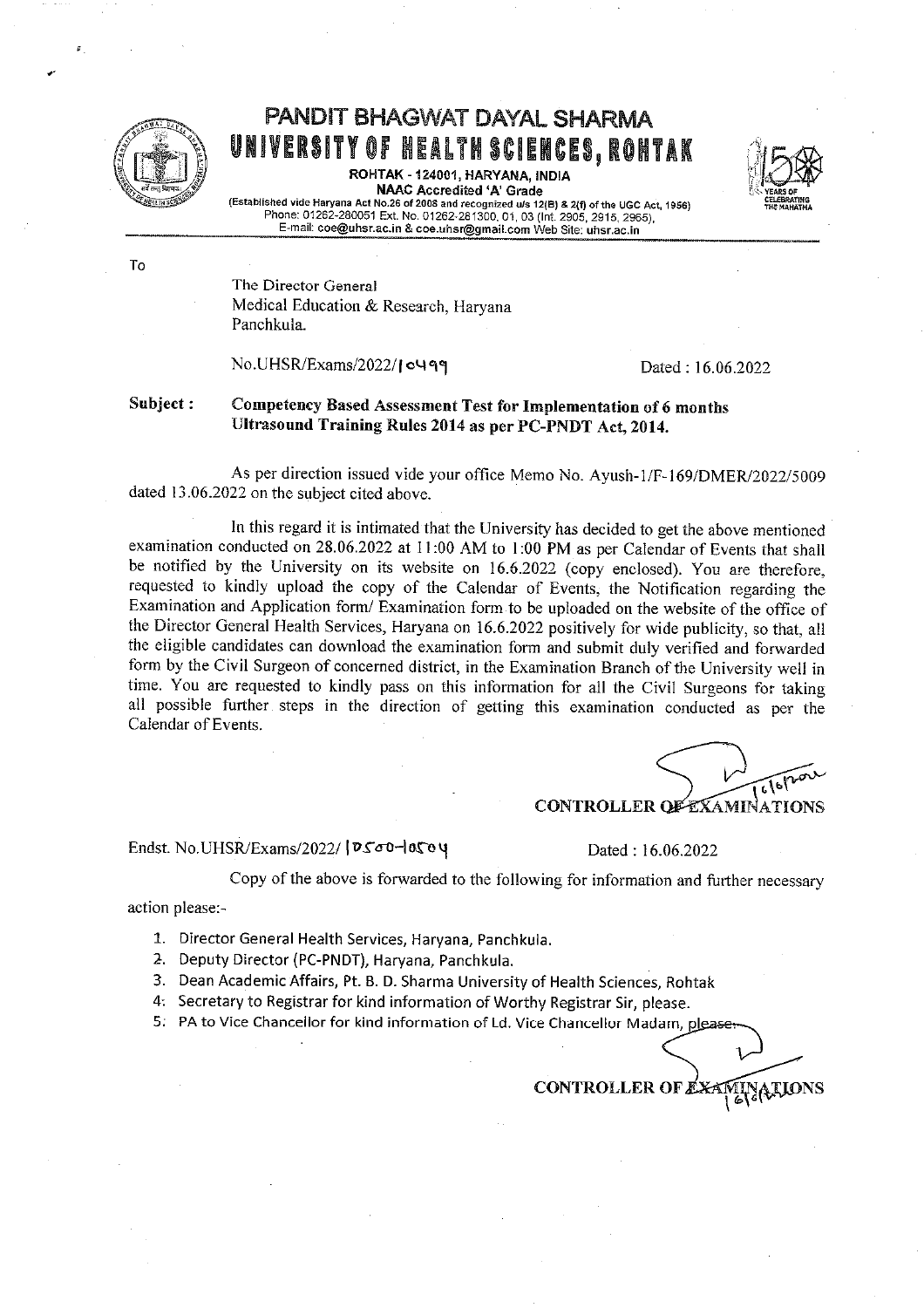### Pt. B. D. Sharma University of Health Sciences, Rohtak.

Calendar of Events for Competency Based Assessment Test to be held on 28.06.2022 as per the Pre-conception and Pre-natal Diagnostic Techniques (Prohibition of Sex Selection) (Six Months Training) Rules, 2014 and Ministry of Health and Family Welfare (Department of Health and Family Welfare), Government of India Gazette Notification, dated 9<sup>th</sup> January 2014.

| Sr. No. Day      |                                                                                                                                           | Event                                                                                                                                                                                                                                                                                                                                                                                                                                                                                                                                                   |
|------------------|-------------------------------------------------------------------------------------------------------------------------------------------|---------------------------------------------------------------------------------------------------------------------------------------------------------------------------------------------------------------------------------------------------------------------------------------------------------------------------------------------------------------------------------------------------------------------------------------------------------------------------------------------------------------------------------------------------------|
| 1.               | $16^{\text{th}}$ June 2022                                                                                                                | Uploading of notification, regarding conduct of the Competency Based<br>Assessment Test and to invite the applications through offline mode from the<br>eligible candidates, on the official website of the Pt. B. D. Sharma University<br>of Health Sciences, Rohtak and the Director General Health Services,<br>Haryana.                                                                                                                                                                                                                             |
| 2.               | $25th$ June 2022<br>$(05:00 \text{ PM})$                                                                                                  | Last date of submitting the duly verified and forwarded application /<br>examination form to the Examination Branch, Pt. B. D. Sharma University of<br>Health Sciences, Rohtak.                                                                                                                                                                                                                                                                                                                                                                         |
| 3 <sup>1</sup>   | 28 <sup>th</sup> June 2022<br>$(11.00 \text{ AM}$ to<br>01:00 PM)                                                                         | (a) Conduct of the Competency Based Assessment Test.<br>(b) The 'Section $A^*$ of the question paper booklets of all A, B, C & D<br>codes, along with their respective answer keys shall be uploaded on the<br>University website after the conduct of the Competency Based<br>Assessment Test.                                                                                                                                                                                                                                                         |
| $\overline{4}$   | $29$ <sup>th</sup><br>June<br>to<br>$30th$ June 2022<br>1 <sup>st</sup><br>&<br>July,<br>2022 (last date<br>$1st$ July 2022,<br>05:00 PM) | Any objection with respect to the answer key of any MCQ based question<br>mentioned in the Section A of the Question paper may be got registered with<br>the office of the Controller of Examinations, Pt. B. D. Sharma University of<br>Health Sciences, Rohtak at the following E-mail address: coe@uhsr.ac.in<br>The candidate must mention his / her Roll No. while registering the request.<br>Any objection raised by the candidate through any means, other than the<br>email address mentioned above shall not be considered by the University. |
| 5.               | $\overline{4}^{\text{th}}$ July 2022                                                                                                      | Any objection, if so received, pertaining to the answer key of any MCQ<br>based question shall be assessed by an expert committee duly constituted by<br>the Competent Authority for addressing the grievances. The decision of the<br>Expert Committee shall be final.                                                                                                                                                                                                                                                                                 |
| 6.               | $\overline{5^{th}}$ July 2022                                                                                                             | Uploading of the final answer key for 'Section A'.                                                                                                                                                                                                                                                                                                                                                                                                                                                                                                      |
| $\overline{7}$ . | $6th$ July 2022                                                                                                                           | Declaration of the result of theory examination.                                                                                                                                                                                                                                                                                                                                                                                                                                                                                                        |
| 8.               | $7th$ July 2022                                                                                                                           | Commencement of Practical Examination (the schedule for the practical<br>examination shall be notified on the University website depending upon the<br>no. of candidates who qualify the theory examination).                                                                                                                                                                                                                                                                                                                                           |

#### **Instructions to the candidates:**

- 1. There shall be one theory paper of duration of 02 hours and a maximum of 100 marks, divided into two sections;  $A & B$ .
- $*2$ 'Section A' shall consist of 50 Multiple Choice Questions (MCQs) of 1 mark each.
- There shall be no negative marking for the MCQs. 3.
- There shall be jumbling of the MCQs in Section A of the Question paper, and accordingly, 4. Question paper booklets of four codes, i.e. A, B, C  $\&$  D shall be prepared.
- $5.$ Each candidate shall be provided question paper booklet of one of the code and a double copy OMR based answer sheet.
- The candidate shall be required to attempt the correct / most appropriate option (answer) for the 6. MCQs on the OMR based answer sheet provided.
- $7.$ The candidate can retain the second copy of the OMR sheet with himself/herself.
- The 'Section B' of the Question paper shall consist of 10 questions of 5 marks each, to be 8. attempted as short notes on the  $2<sup>nd</sup>$  part of the booklet, the candidates are requested to attempt short notes on the space provided against each question.
- 9. The syllabus of the Examination shall be as per the guidelines / syllabus mentioned in the Preconception and Pre-natal Diagnostic Techniques (Prohibition of Sex Selection) (Six Months Training) Rules, 2014, Ministry of Health and Family Welfare (Department of Health and Family Welfare), Government of India Gazette Notification, dated 9th January 2014.

Note: The candidates are advised to visit the University website periodically for further updates.

**Controller of Examinations**